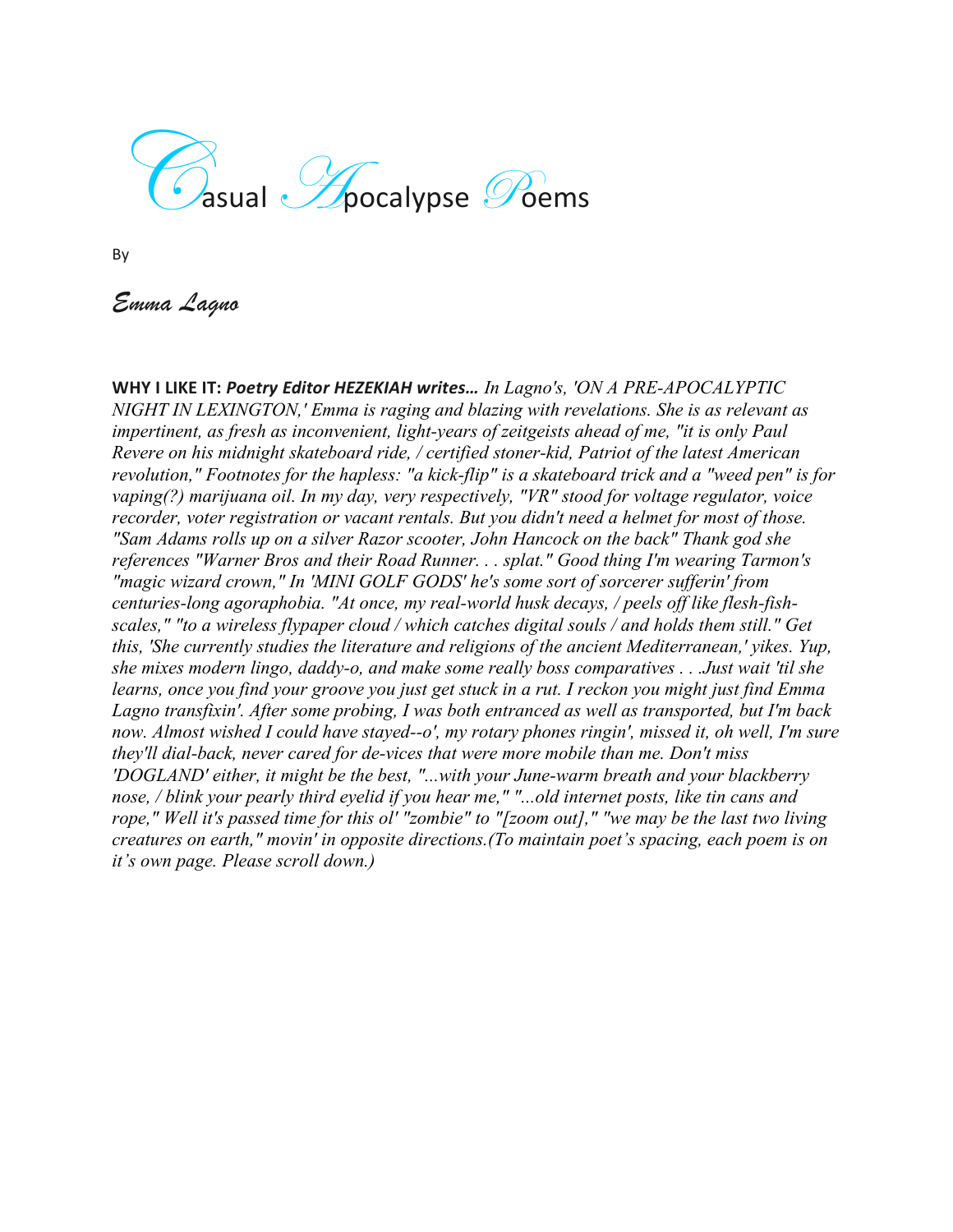## ON A PRE-APOCALYPTIC NIGHT IN LEXINGTON

I hear gunshots in the concrete, but from my window see it is only Paul Revere on his midnight skateboard ride, certified stoner-kid, Patriot of the latest American revolution, donning a ski-cap and a warning for a new age: *something's coming*, but he can't remember what.

I poke my head out into the night, *Yo, Paul! Will it come by land or sea?*

He does a kick-flip, *It's the 21st century, you idiot: It'll come by sky.* 

Just then, like the black silhouette of a phantom ship, a massive cartoon anvil breaks into sight from above, floats down in slow-motion with a rad gravity, eclipses the moon and the stars and the ghostly summer clouds.

Is this what they hoped to prepare us for, The Warner Bros and their Road Runner? The thing that gets you in the end is not the thing that we saw coming, but the thing that comes from nowhere and falls on our heads, like *splat.*

I notice that Paul lingers in the yellow streetlamp glow outside my window, waiting for a late-night Sons of Liberty rendezvous. Sam Adams rolls up on a silver Razor scooter, John Hancock on the back with his arms around his waist.

The three boys loiter, spit, and giggle, as all young people laugh in the face of dark impending doom, laugh and laugh and shiver in the heat.

Hancock, weed pen in hand, signs a new declaration in smoke, *We hold these truths to be self-evident, that this shit is officially fucked, and there's nothing we can do about it.* 

The anvil continues its descent, trailed by orange space dust. *Yo Paul,* I call again, *How long until the lights go out?* 

But he can't hear me. Higher than the moon by now, he is no longer concerned with earthy matters of fire or flesh. In some milky upper atmosphere, he is safe and sound.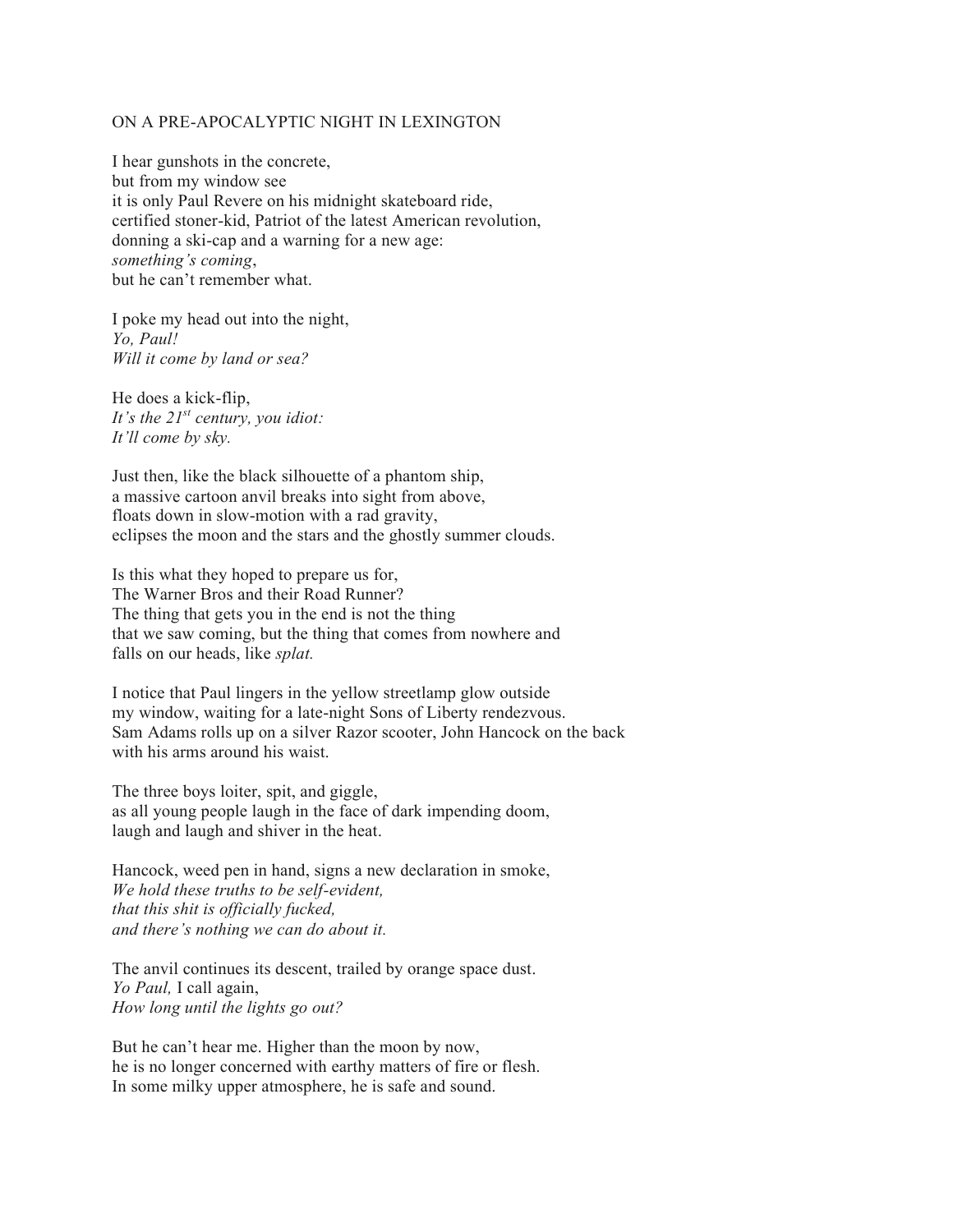## MINI GOLF GODS

I strap on my VR headset, greasy pizza fingers on my magic wizard crown.

At once, my real-world husk decays, peels off like flesh-fish-scales, junk on the floor.

I am a new body now, a pneuma body now, pixels in the wind.

Is this my spirit, my essence, playing neon-space-station mini golf?

I depart from death here, make a hole-in-one here, dodge purple laser shooters.

I ascend from behind the smooth curved glass of a computer screen,

to a wireless flypaper cloud which catches digital souls and holds them still.

I am a cyber-god of sacred simulated space.

*[zoom out]*

I am a zombie in my darkened living room,

I bang my head into the wall.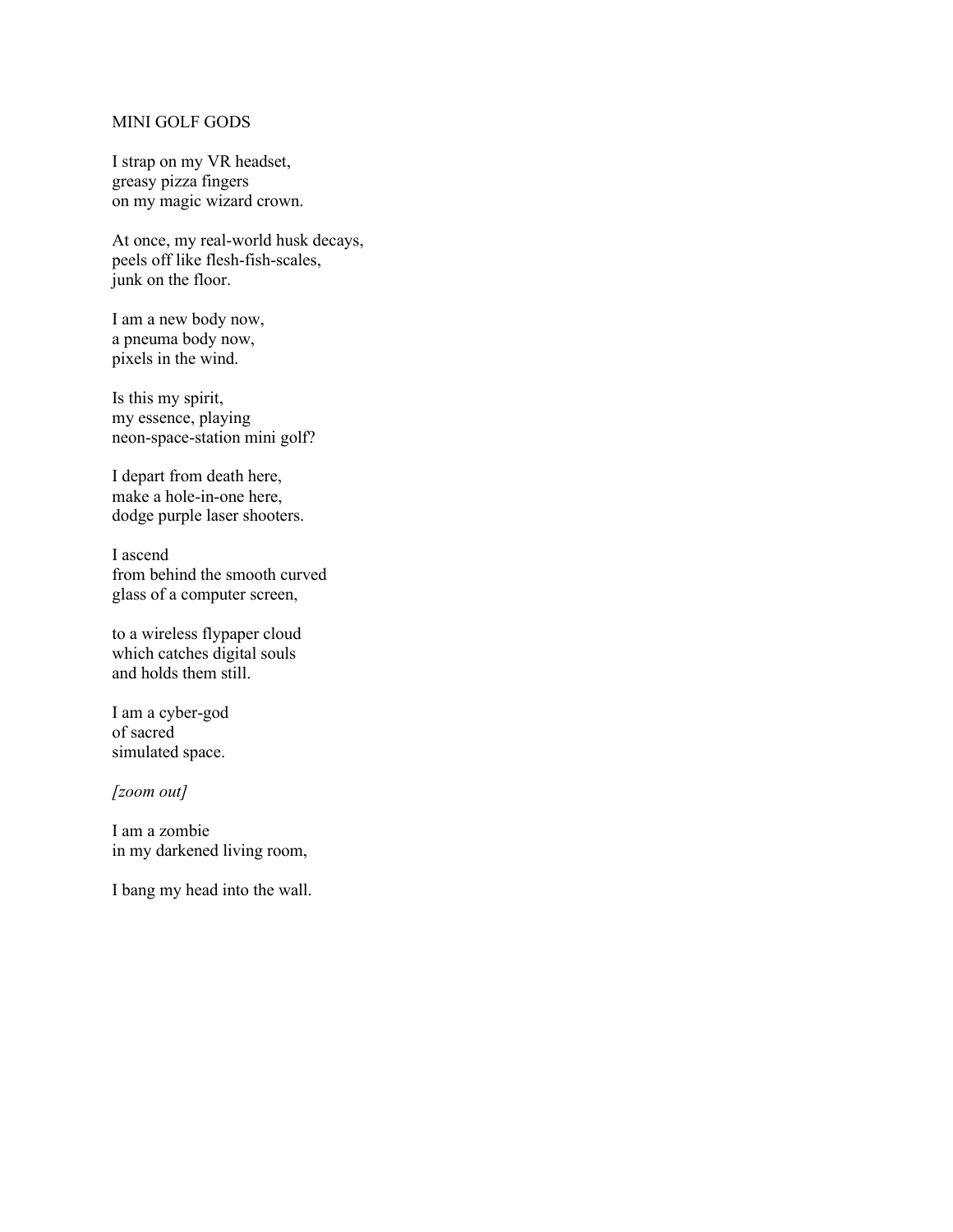## DOGLAND

Dog, with your June-warm breath and your blackberry nose, blink your pearly third eyelid if you hear me, and close your eyes all the way if you understand. We have been inside all day, and we may be the last two living creatures on earth.

Like old internet posts, like tin cans and rope, I'm reaching out to you across time and space into your dimension, the Dog Dimension: where one year is seven, dreams are for running through tall grass.

Dog, if you hear me, don't move a muscle but for the filling and releasing of your lungs, the tremble of your heart against my side. Your heartbeat used to make me squeamish. When I felt it pressed into my body, twitching like a half-dead beetle leg, it made me think of all the bubbling, quaking, vital parts of living which we cannot see, which could at any moment sputter and stop. Now, I consider it a comfort, see we may be the last two living creatures on earth.

Dog, if you understand, you don't have to say a thing. Just give me a smile from your dreamland, from the hillside you tear across, chasing bunnies as a great wind spins around you. Give me a smile and a twitch of your paw; I'll take it as a cue to set the outside world on fire. The night makes a threatening advance, and we may be the last two living creatures on earth.

If we're not, we will be soon. We will sit inside all day, watch the rain steam off the charred front lawn.

Dog, we will nod off and meet there on that windy hillside, that halfway half-real paradise between my dimension and yours.

**THE POETS SPEAKS:** *These poems are my love letter to 22-year-olds who feel like they're casually watching the world crumble, anyone who has questioned their humanity after spending three hours in a virtual reality headset, and to all dogs everywhere. I like to read poetry that has the bizarre vividness of early morning dreams and I write poetry to give homes to my strangest*